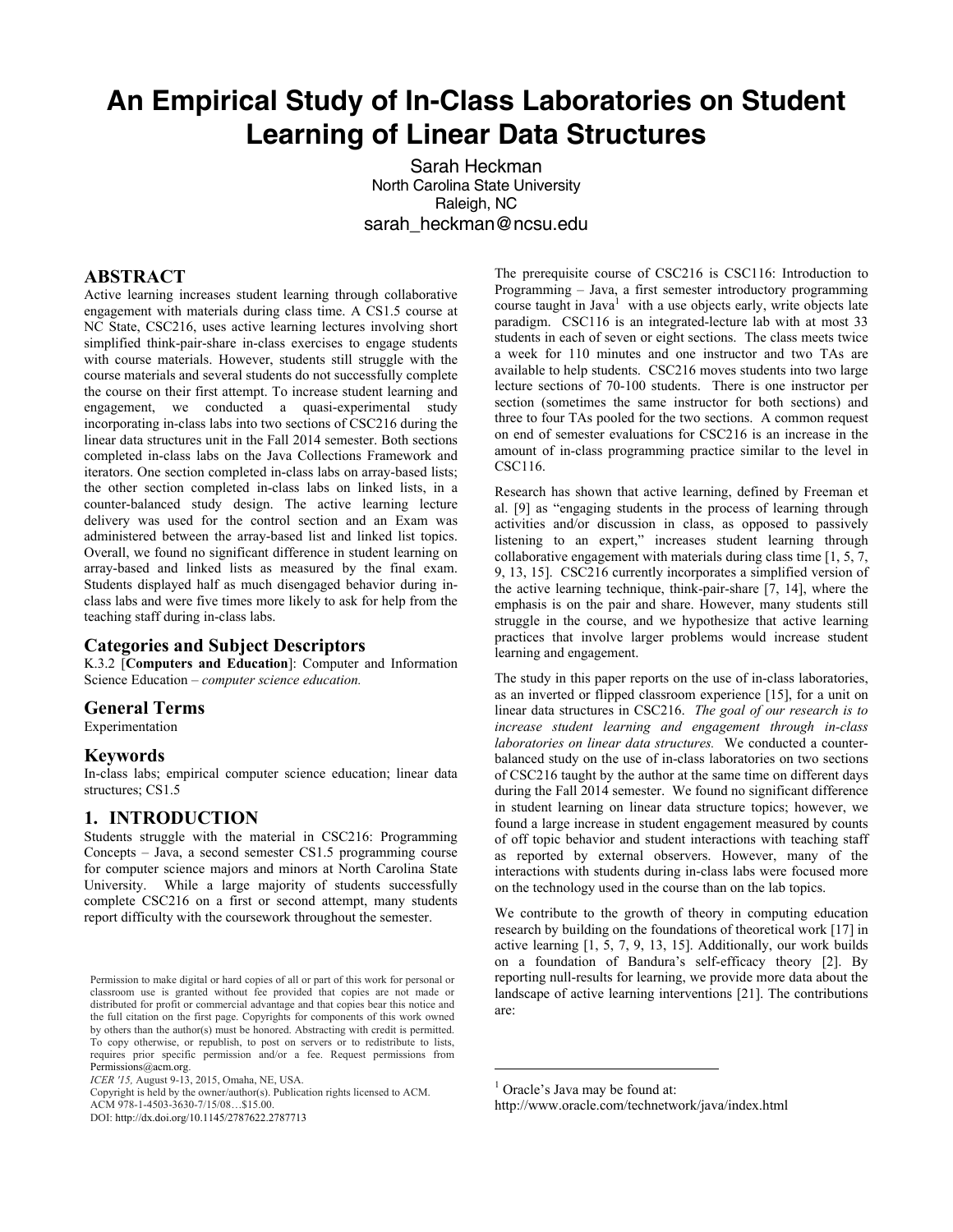- A replicable study methodology for assessing student learning and engagement when using in-class laboratory assignments.
- Additional data on the effectiveness of active learning activities, like think-pair-share exercises and in-class labs, on student learning and engagement.

This study is the first in a series of interventions focused on increasing student learning, engagement, and eventually completion through the incorporation of various active learning techniques and software engineering best practices into CSC216 coursework.

The rest of this paper is organized as follows: Section 2 describes related work; Section 3 describes the study methodology; Section 4 reports the results; Section 5 provides the threats to validity; Section 6 is a discussion of findings; and Section 7 concludes and presents future work.

#### **2. RELATED WORK**

A large meta-analysis on active learning in science, engineering, and mathematics found that active learning activities like thinkpair-share [7, 14] and inverted or flipped classrooms support students learning, increase engagement, and reduce failure rates [9]. Freeman et al., [9] found that student performance on exams or concept inventories increased almost half of a standard deviation when using active learning as compared to traditional lecture. Kothiyal et al. [14] report an average 83% student engagement in lecture when using think-pair-share in CS1. These results are useful comparison points for our results.

Our delivery of in-class labs in CSC216 was modeled on the inverted or flipped classroom. Many CS researchers have investigated inverted classroom models in classes at various levels. Amresh et al., [1] conducted a preliminary study on the effectiveness of a flipped classroom in a CS1 for majors and nonmajors. They found that students in the flipped sections of the course earned higher average scores. Student efficacy also increased, but the increase may be from other factors than just the course flip. Latulipe et al. [16] included lightweight teams and gamification in a flipped media computation class. Results show that lightweight teams enhanced student learning and increased course engagement. We used randomly assigned teams for inclass lab activities in CS1.5, but not the full lightweight team strategy.

Campbell et al., [5] reported on a study of inverting a CS1 course. They found that while fewer students attended the lectures in the inverted offering, more students completed the preparatory work including videos and quizzes, likely because the preparatory work counted for credit. Students also reported in a survey that they enjoyed the inverted model, but that they felt the course took more time. The authors found no significant difference in learning when compared with a traditional offering of the course. Horton et al., [12] continued the work by comparing a traditional and inverted CS1 course and reported similar pass rates, but a statically significant difference on final exam grade as a measure of student learning. We consider similar metrics for evaluation of our comparison of active learning lectures and in-class labs.

## **3. STUDY METHODOLOGY**

The goal of our research is to increase student learning and engagement through in-class laboratories on linear data structures. We considered the following research questions:

- RQ1: Do in-class laboratories on linear data structures increase student learning on linear data structure exam questions when compared to active learning lectures?
- RQ2: Do in-class laboratories on linear data structures increase student engagement when compared with active learning lectures?

Several of the artifacts used for the study are available as a partial replication package [20] including the initial survey, observation protocol, and in-class laboratories and related materials [10]. Other materials, including informed consent, exam questions, and projects are available from the author by request.

#### **3.1 Study Context**

We conducted the study in CSC216: Programming Concepts – Java during the Fall 2014 semester. CSC216 is a second semester CS1.5 computer science course, which covers advanced object oriented programming, introductory software engineering, linear data structures, finite state machines, recursion, GUIs, sorting, and searching. The class meets twice a week for 75 minutes. Course grades are a combination of three tutorials [11], three two-part programming projects, in-class exercises, and three examinations. The author taught two sections of CSC216 during the Fall 2014 semester. Both sections met in large lecture halls with stationary desks and chairs.

In CSC216 students work with a number of tools to support the learning outcomes related to software engineering. Students develop assignments in the Eclipse Juno<sup>2</sup> integrated development environment using Java v1.7 with a suite of Eclipse plug-ins. Unit tests are written with JUnit  $v4^3$  and coverage is measured by EclEmma<sup>4</sup>, which uses the Jacoco<sup>5</sup> code coverage library. Static analysis tools, FindBugs<sup>6</sup>, PMD<sup>7</sup>, and CheckStyle<sup>8</sup>, check for misuse of the Java language and styling problems. Student programming assignments are submitted for evaluation by pushing the project to our university's enterprise GitHub<sup>9</sup>. Student jobs are evaluated automatically with every push to GitHub by using the continuous integration server Jenkins<sup>10</sup>. Each student has a Jenkins job for their project and the job will build the student project, run the student's tests instrumented for coverage, run the static analysis tools, and run a suite of teaching staff unit tests, similar to Web-CAT [6]. Students are introduced to these technologies through a series of tutorials [11].

## **3.2 Study Participants**

Students registered for their section of CSC216 on a first-come, first-served basis. Table 1 provides an overview of each section. We exclude counts on minority students due to low numbers that may lead to identification. The author solicited informed consent from students on the first day of class (NC State IRB #4169). Students opted into or out of the study and completed a survey. After the solicitation for participation, the author left the room and the author's Ph.D. student collected informed consents and

1

<sup>&</sup>lt;sup>2</sup> Eclipse may be found at: http://www.eclipse.org/.<br> $3 \text{ H}$  Init may be found at: http://junit.org/

 $3$  JUnit may be found at: http://junit.org/.

EclEmma may be found at: http://www.eclemma.org/. 5

 $<sup>5</sup>$  Jacoco may be found at: http://www.eclemma.org/jacoco/.</sup>

FindBugs may be found at: http://findbugs.sourceforge.net/

 $^7$  PMD may be found at: http://pmd.sourceforge.net/.<br> $^8$  CheckStyle may be found at: http://oboekstyle.source

 $^8$  CheckStyle may be found at: http://checkstyle.sourceforge.net/.<br> $^9$  GitHub may be found at: https://github.com/.

 $^{10}$  Jenkins may be found at: https://jenkins-ci.org/.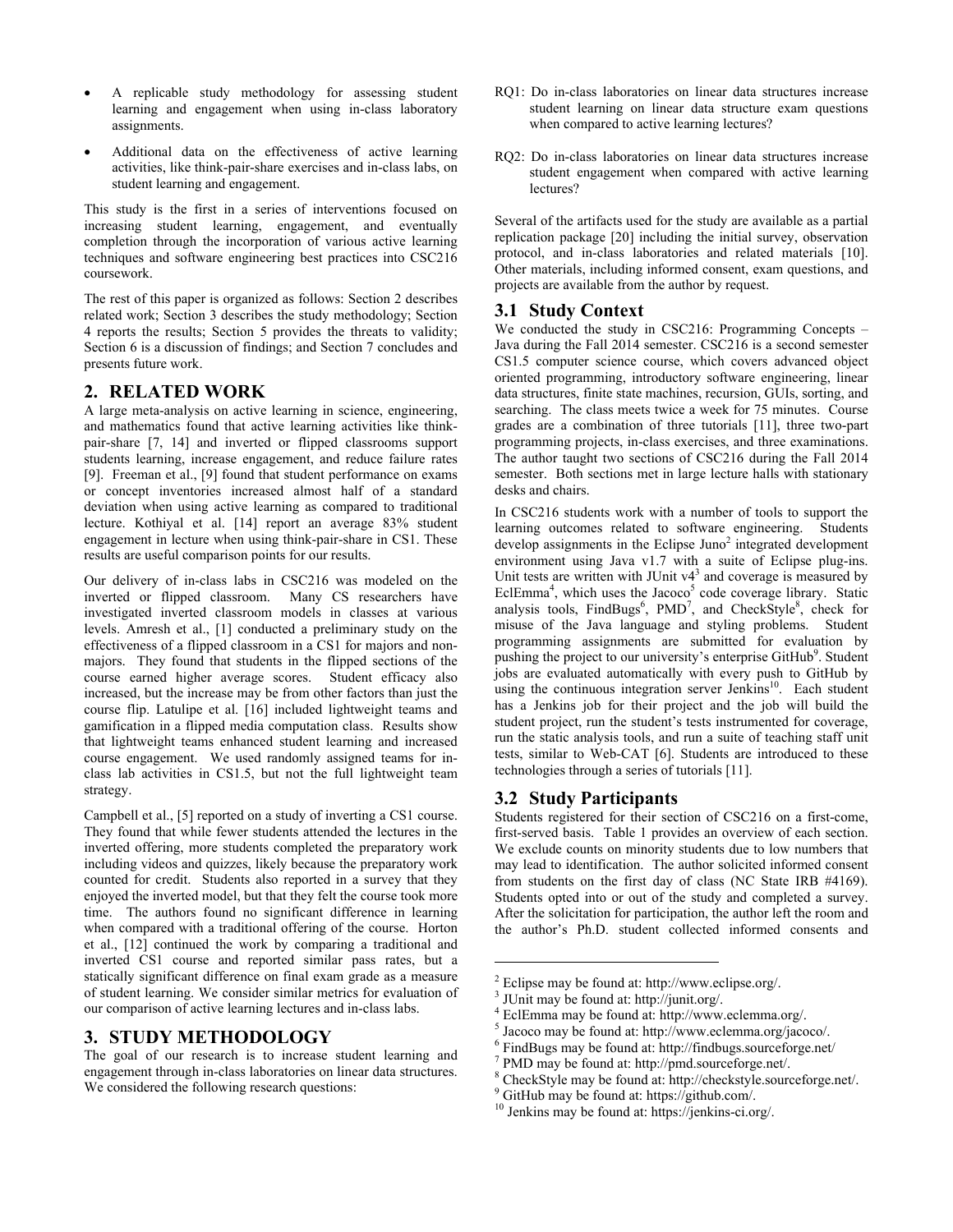surveys. To reduce bias, the author's Ph.D. student held all informed consents and surveys until final grade submission.

| Metric                                    | Section 001    | Section 002    |
|-------------------------------------------|----------------|----------------|
| # Enrolled                                | 85             | 102            |
| <b>Participants</b><br>(completed course) | 49             | 60             |
| Dropped/Withdrawn<br>(consenting only)    |                |                |
| Women                                     |                | 10             |
| <b>Meeting Time</b>                       | TH 2:05p-3:35p | MW 2:05p-3:35p |

**Table 1: Information about Participants** 

Students were given an introductory survey about their background and efficacy when completing informed consent [10]. These measures characterize the consenting populations and show that the participants are similar between the two sections. Table 2 shows the difference between Section 001 and Section 002 percentages on prior experience with using course technology as listed in Section 3.1. A positive number implies that Section 001 had a higher percentage of responses at that level of experience for the given tool and a negative response implies that Section 002 had a higher percentage. A difference of 0% shows that the populations were the same. For each possible Likert response, we characterized the prior experience measure by providing guidelines of the response's meaning in terms of the number of classes and work experience. For most responses, there was less than a 10% difference between sections. The only responses with a greater than 10% difference are shaded in gray. More students in Section 002 responded that they had "some" experience with Eclipse. Students in Section 001 had more students with "no" experience with the Eclipse Debugger and Static Analysis; however the Section 002 experience varies across the categories. These results overall show a relatively common set of prior experiences with course tooling.

|                                  | <b>None</b> | <b>Very</b><br>Little | Some     | Ouite<br>a Bit | <b>Very</b><br>Much |
|----------------------------------|-------------|-----------------------|----------|----------------|---------------------|
| # of Classes                     | <b>None</b> | $\leq 1$              | $\leq$ 2 | $\leq 4$       | >4                  |
| Work Exp.                        | None        | $\leq 6$              | $\leq$ 2 | $\leq 4$       | >4                  |
|                                  |             | mos.                  | vears    | vears          | vears               |
| Java                             | $0\%$       | $0\%$                 | $0\%$    | $0\%$          | 0%                  |
| <b>Eclipse</b>                   | 9%          | $5\%$                 | $-11\%$  | $-2\%$         | $-2\%$              |
| <b>Eclipse Debugger</b>          | 15%         | $-8\%$                | $-5\%$   | $0\%$          | $-2\%$              |
| <b>Static Analysis</b>           | 14%         | $-7\%$                | $-7\%$   | $0\%$          | $0\%$               |
| <b>Unit Testing</b>              | 5%          | $-2\%$                | $-1\%$   | $-2\%$         | $0\%$               |
| <b>Code Coverage</b>             | 8%          | $-4\%$                | $-3\%$   | $0\%$          | $0\%$               |
| <b>Version Control</b>           | $-3\%$      | 7%                    | $-3\%$   | $-3\%$         | $2\%$               |
| <b>Continuous</b><br>Integration | $-1\%$      | $-1\%$                | $0\%$    | $0\%$          | 2%                  |

**Table 2: Prior Experience with Course Tooling** 

Another factor of student success is student self-efficacy or selfbelief [2]. Bandera defines an efficacy expectation as "the conviction that one can successfully execute the behavior required to produce the outcomes" [2]. Computer science students know the steps to complete a programming assignment successfully, but may not believe that they have the ability to complete the task. Scott and Ghinea [19] found a relationship between a student's self-belief about their programming aptitude and their programming practice behavior, so self-efficacy is important for student success. We surveyed students on their confidence (Table 3). The self-efficacy questions are adapted from examples given

by Bishop-Clark and Dietz-Uhler [4], but future studies may consider a preliminarily validated instrument by Scott and Ghinea [19]. Cells in gray are where there is more than a 10% difference between Sections 001 and 002 on their agreement with a given statement. Agreement with statements A, D, and E suggest confidence while agreement with statements B and C suggest a lack of confidence. The results show that both sections have a similar level of confidence. Section 002 had a higher percentage of students that strongly agree with the statement "I could learn programming and testing". A higher percentage of students in Section 001 were neutral on statements B and C, suggesting that they may have less self-efficacy about their programming skills.

|   | <b>Strongly</b><br>Agree | Agree  | Neutral | <b>Disagree</b> | <b>Strongly</b><br><b>Disagree</b> |
|---|--------------------------|--------|---------|-----------------|------------------------------------|
| A | $-17%$                   | 17%    | $0\%$   | $0\%$           | 0%                                 |
| B | 2%                       | $-1\%$ | 13%     | $-13%$          | $-1\%$                             |
| C | $0\%$                    | $-1\%$ | 10%     | $-11%$          | 2%                                 |
| D | 4%                       | $-21%$ | 9%      | 9%              | 0%                                 |
| E | 2%                       | $-14%$ | 14%     | 3%              | $-5%$                              |

 **Table 3: Programming and Testing Confidence** 

A: I am sure that I could learn programming and testing.

B: I am not good at programming and testing.

C: I am not the type to do well at programming and testing.

D: I have a lot of self-confidence when it comes to programming and testing.

E: Generally, I have felt secure about computer programming and testing.

#### **3.3 Study Setup**

The use of active learning activities, like think-pair-share exercises and in-class labs, are proven to increase student learning [9, 13]. To minimize the disadvantage to one group of students through the intervention of in-class labs, we used a counterbalanced study design so that each section of the course would have an opportunity to receive the intervention and we could measure student learning on each topic. Six lectures on linear data structures out of the 28 lectures in CSC216 were converted to in-class lab activities (a seventh in-class lab involving code inspection was also done, but it did not directly relate to linear data structures and is not considered in this paper). The linear data structures unit was selected because two of the topics, arraybased and linked lists, are very similar and would work well in a counter-balanced study design as shown in Figure 1.

The gray boxes in Figure 1 represent class periods where students participated in the in-class lab intervention. The first and last labs, Lists (an overview of using the Java Collections Framework) and Iterators, were common for both sections. Section 001 received array-based list instruction as in-class labs and linked list instruction with active learning lectures. Section 002 received array-based list instruction with active learning lectures and linked list instruction as in-class labs. The details about active learning lectures are in Section 3.4 and details about the in-class labs are in Section 3.5.

Administration of Exam 1 occurred between the array-based list and linked list class periods. Two parts of the exam assessed student learning of array-based lists. Two parts of Exam 2 assessed learning of linked nodes and linked lists. The final exam included a question on both array-based lists and linked lists.

To assess student engagement, graduate students and a colleague participating in a graduate seminar on Teaching and Learning in Computer Science observed one or more of the class meetings. The observations were conducted on the eight class periods for array-based lists and linked lists – four classes for each section.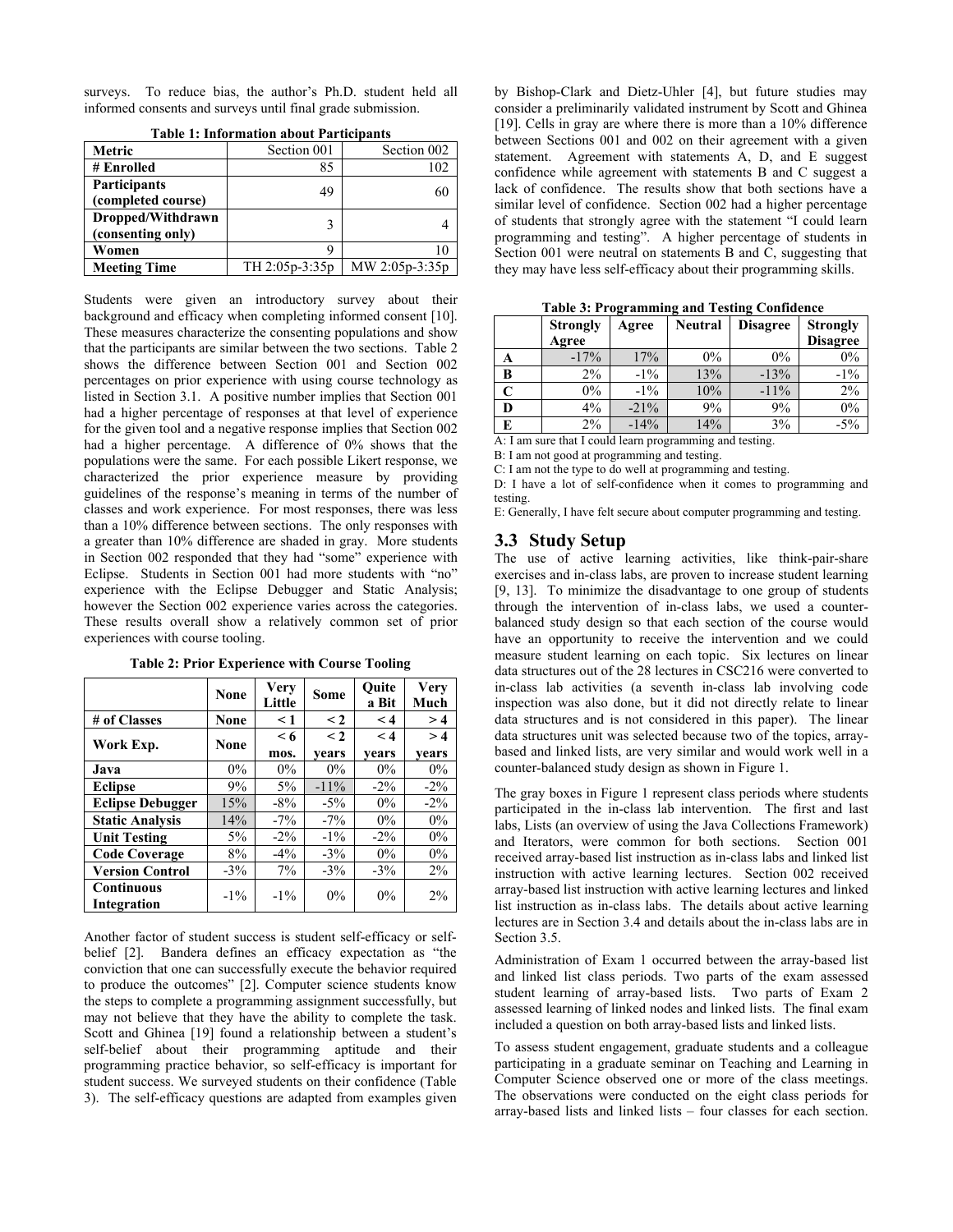

**Figure 1: Study Design** 

Of the eight class periods, seven were observed. The provided observation protocol measured the off topic students and student's engagement with the teaching staff [10]. Off topic behavior was defined as "checking a non-course related website, working on a project or other assignment, checking their cell phone, etc." We asked observers to count the following items:

- number of instances of off topic behavior during lecture portions of the class
- number of instances of off topic behavior during exercise portions of the class
- number of students off topic during lecture
- number of students off topic during exercises
- number of times a member of the teaching staff is called for help
- number of students or student teams asking for help

## **3.4 Active Learning Lectures**

CSC216 classes consist of lectures that are broken up with one or more simplified think-pair-share active learning exercises [7, 13]. Active learning exercises engage students with the materials just covered in lecture. Students are encouraged to work on the exercises with their neighbors (pair) and submit exercise answers through Google Forms (share). The Google spreadsheet backing the form updates automatically with new responses so the instructor can identify student misconceptions and address them after the exercise closes. The active learning exercises count as part of the exercise portion of the student's final grade. Students earn at least half credit for attempting the exercise.

The study control are the active learning lectures on array-based lists and linked lists. Each topic had two class periods devoted to instruction, with seven associated think-pair-share exercises per topic split across the two class periods. The first lecture provides a general overview of the data structure implemented as a list of integers. The second lecture provides instruction about how to implement the data structure using generic types.

#### **3.5 In-class Laboratories**

Students completed four of the six in-class laboratories depending on their section. Before the in-class lab, students were expected to watch a short 10-15 minute video about the topic of the lab activity. As students entered the classroom, they joined their groups by finding the paper tent on the desk with their team number on it. The class meeting began with a short lecture introduction to the lab activity, and then students started the lab activity. The class concluded with a reflection exercise and a reminder to complete the activity outside of class. The in-class labs were intended to be counted in the exercise portion of the student's grade, but were excluded by TAs during exercise grade calculation.

Students were randomly placed on teams of three and were assigned a GitHub repository for their in-class lab work separate from their GitHub repositories for submitting projects. Students with missing teammates were reassigned to another team during class to minimize students working on the in-class labs alone.

The design of the in-class laboratories involved development exercises using the software engineering tools for the class. Each lab, except the first lab, was broken into small tasks. The first lab was a Power Point slide, but now the lab is available as a Google doc like all the other labs. At the end of each task, the instructions stated students should run their tests, comment their code, and push to GitHub. All lab materials, including slides, videos, and lab activities are available at [10].

#### *3.5.1 Java Collections Framework In-class Lab*

The goal of the Java Collections Framework lab is the creation of a suite of unit tests appropriate for testing a linear data structure. By writing unit tests in the first in-class lab, the students practice test-driven development and can use the tests to evaluate later implementations of linear data structures. Students started with an Eclipse project containing a jar'd implementation of an ArrayList of Strings. A unit test skeleton and Javadoc of the ArrayList implementation contained the instructions for writing sufficient unit tests for 100% condition coverage of the ArrayList implementation. The instructions for this in-class lab were initially provided on a slide projected for both sections. Students struggled with projected instructions, so future labs had more detailed instructions. The Java Collections Framework inclass lab has been revised for future offerings.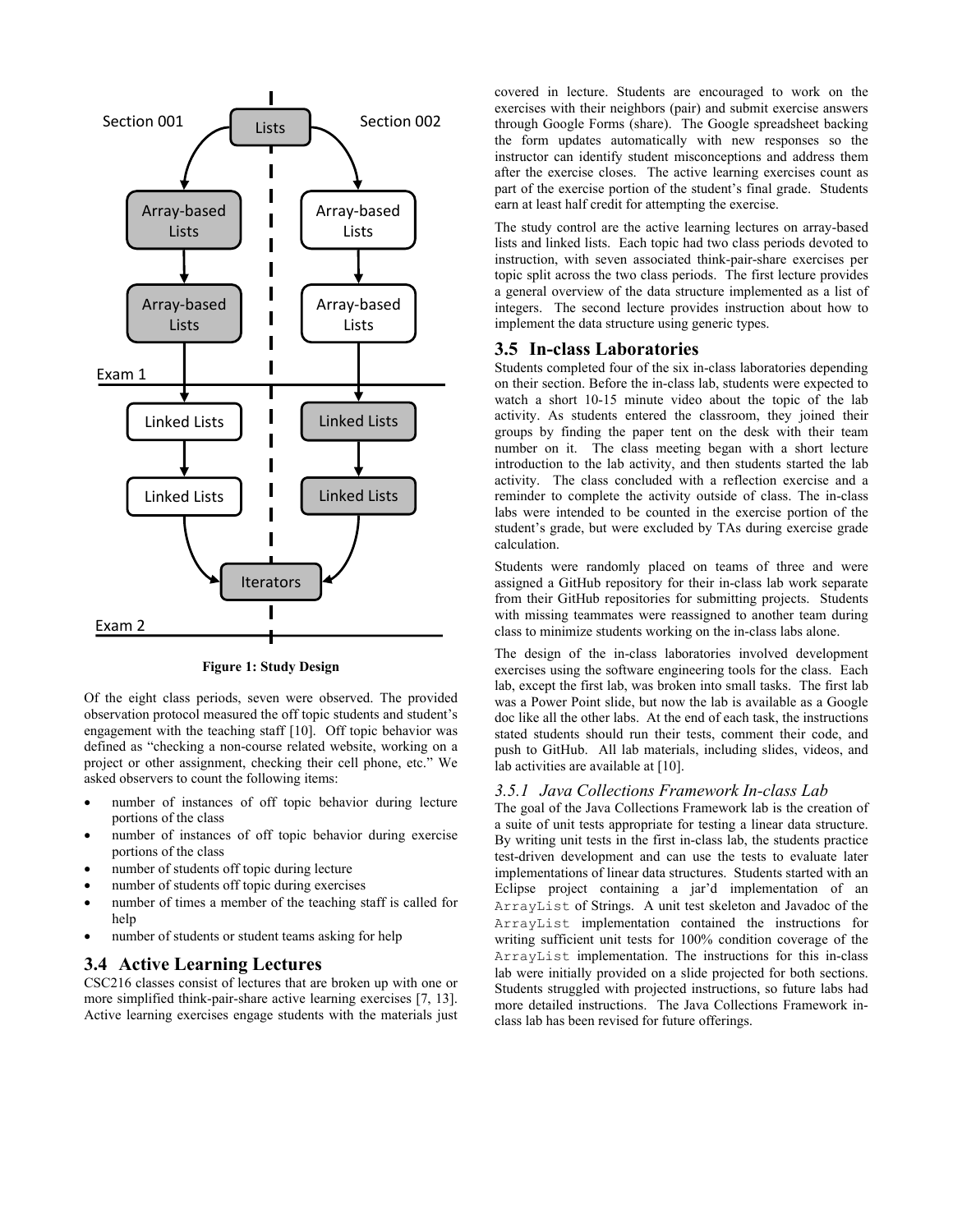| <b>Exam Item</b>              | <b>Total</b>  |       | <b>Section 001</b> |      |       | <b>Section 002</b> |      | W      | p-value           | Lower     | Upper      | Diff. in  |
|-------------------------------|---------------|-------|--------------------|------|-------|--------------------|------|--------|-------------------|-----------|------------|-----------|
|                               | <b>Points</b> | Mean  | <b>SD</b>          | Med. | Mean  | <b>SD</b>          | Med. |        |                   | CI        | CI         | Loc.      |
| $E1$ P4 $#8$                  |               | 3.63  | .56                |      | 4.35  | 1.45               |      | 1064.5 | ${}_{0.010}$      | $-0.99$   | $-3.7E-6$  | $-5.3E-5$ |
| E1P4#9                        |               | 4.18  | .07                |      | 4.57  | .09                |      | 1167.0 | 0.016             | $-5.7E-5$ | $-3.8E-5$  | $-5.0E-5$ |
| E1P4#10                       |               | 2.63  | 2.40               |      | 3.45  | 2.18               |      | 1257.5 | 0.149             | $-9.9E-6$ | $8.2E - 5$ | $-4.7E-6$ |
| E1 P4                         | 15            | 10.45 | 3.97               | 10   | 12.37 | 3.74               | 14.5 | 1054.5 | ${}_{\leq 0.010}$ | $-3.99$   | $-3.3E-5$  | $-1.99$   |
| E1 P5                         | 15            | 17.76 | 4.00               | 20   | 18.25 | 4.09               | 20   | 1294.0 | 0.233             | $-4.9E-5$ | $3.5E-5$   | $-5.1E-5$ |
| E2P3                          | 16            | 8.43  | 5.85               | 8    | 11.80 | 6.41               | 16   | 955.0  | ${}_{\leq 0.010}$ | $-7.99$   | $-4.5E-5$  | $-3.99$   |
| E <sub>2</sub> P <sub>5</sub> | 20            | 11.80 | 4.14               | 12   | 12.58 | 4.21               | 13   | 1257.5 | 0.412             | $-2.99$   | 0.99       | $-0.99$   |
| E3 Array                      | 10            | 8.31  | 2.45               | 9.5  | 8.46  | 2.49               | 9.5  | 1096.5 | 0.313             | $-0.50$   | 5.9E-5     | $-1.8E-5$ |
| E3 Linked                     | 10            | 8.36  | 2.53               | 9.5  | 8.81  | 2.45               | 10   | 1069.5 | 0.221             | $-0.49$   | 1.8E-5     | $-4.4E-5$ |
| Exam 3                        | 105           | 85.02 | 29.17              | 94.5 | 87.23 | 28.92              | 97.5 | 1323.0 | 0.372             | $-6.00$   | 2.00       | $-1.50$   |

**Table 4: Comparison of Exam Items** 

## *3.5.2 In-class Lab 1 for Lists*

The goal of Part 1 of the ArrayList and LinkedList labs is to write an array-based or linked list of Strings. Students start by copying and refactoring their tests from the Java Collections Framework lab into a new test file for verifying their List<br>implementation. Students then work on standard list Students then work on standard list functionality, state, constructor, size(), get(), add(), remove(), and set(), with reminders to document their code, run their tests, push to GitHub, and switch drivers.

After implementing the major functions of the List class, students evaluate their test coverage on their solution and work on a stretch goal of writing a program that uses the List.

#### *3.5.3 In-class Lab 2 for Lists*

The goal of Part 2 of the ArrayList and LinkedList labs is to write a generic list. Students start from the previous lab's code and refactor both their tests and their implementation to work for any type of object.

#### *3.5.4 Iterators In-class Lab*

The goal of the Iterators lab is for students to implement a LinkedList by extending AbstractSequentialList. The standard List methods in AbstractSequentialList are implemented in terms of an Iterator. Students must write a custom Iterator for AbstractSequentialList to work. Students continue to use their tests from the Java Collections Framework lab to verify their solution.

## **4. STUDY RESULTS**

The following sections outline results of the in-class lab activities on student learning of linear data structures and student engagement.

#### **4.1 Learning on Linear Data Structures**

Three written examinations measured student knowledge on linear data structures. We only report the summary exam data for consenting students.

We administered Exam 1 between the array-based lists and linked lists portions of the linear data structures unit. Two parts (Part 4 and 5) of Exam 1 assessed student knowledge on array-based lists. Part 4 assessed the ability of students to trace how the contents of an ArrayList are modified when passed to a mystery method. There were three questions in Part 4; each question was evaluated separately and all three were evaluated together. Part 5 assessed the ability of students to write a method for an ArrayList class.

Exam 2 had two parts (Part 3 and Part 5) assessing student knowledge on linked lists. Part 3 evaluated students' ability to

work with linked nodes. Students wrote code to transform a before picture of linked nodes into an after picture of linked nodes. Part 5 assessed the ability of students to write a method for a LinkedList class.

Exam 1 and Exam 2 have similar structure, but the questions differed between sections to minimize sharing of knowledge. For example, Part 5 for Section 001 asked students to write indexOf(); Part 5 for Section 002 asked students to write lastIndexOf(). Both sections took a common final exam, called Exam 3. The final exam included a question on implementing an array-based stack and a linked list-based queue. The final exam grade was also considered as a whole to determine any difference in learning between sections.

Each exam part and sub question were tested for normality using the Shapiro-Wilk Normality Test in the R Project for Statistical Computing [18]. All exam items were nonparametric with pvalues < 0.01. Due to the nonparametric distribution of the data sets, a two-sample, non-paired, two-sided Wilcoxon test was used to compare the scores on each exam item between the two sections using R. A two-sided test will determine if there is a difference between the distributions in each section. Table 4 summarizes the results.

The gray cells in Table 4 show the four exam items where the distributions of the sections are different at a statistically significant confidence level of 95%. The first three gray cells are for Part 4 of Exam 1, which was a question about using the data structure as a client and not about implementing part of the data structure. The last gray cell is for Exam 2 Part 3, which was a question about manipulating linked nodes.

For the statistically significant results in Table 4, we ran a onesided Wilcoxon test to determine if the intervention leads to an increase in exam item scores for the section that received the intervention. Table 5 summarizes the results.

**Table 5: One-sided Wilcoxon Test on Significant Exam Items** 

| Exam<br>Item                  | <b>Test</b> | p-value     | Lower<br>CI | <b>Upper</b><br>CI |
|-------------------------------|-------------|-------------|-------------|--------------------|
| E1 P4 #8                      | 001 > 002   | 0.999       | $-1.0$      | Infinity           |
| E1 P4 #9                      | 001 > 002   | 0.992       | $-3.0E-5$   | Infinity           |
| E1 P4                         | 001 > 002   | 0.996       | $-3.00$     | Infinity           |
| E <sub>2</sub> P <sub>3</sub> | ${}_{0.02}$ | ${}_{0.01}$ | -Infinity   | $-4.01E-5$         |

Our results show that Section 001, which completed the in-class labs on array-based lists did not outperform Section 002 on Exam 1 Part 4. When testing the hypothesis that Section 001 scores were greater than Section 002 scores, the p-value was strongly not significant. A one-sided Wilcoxon test that switches the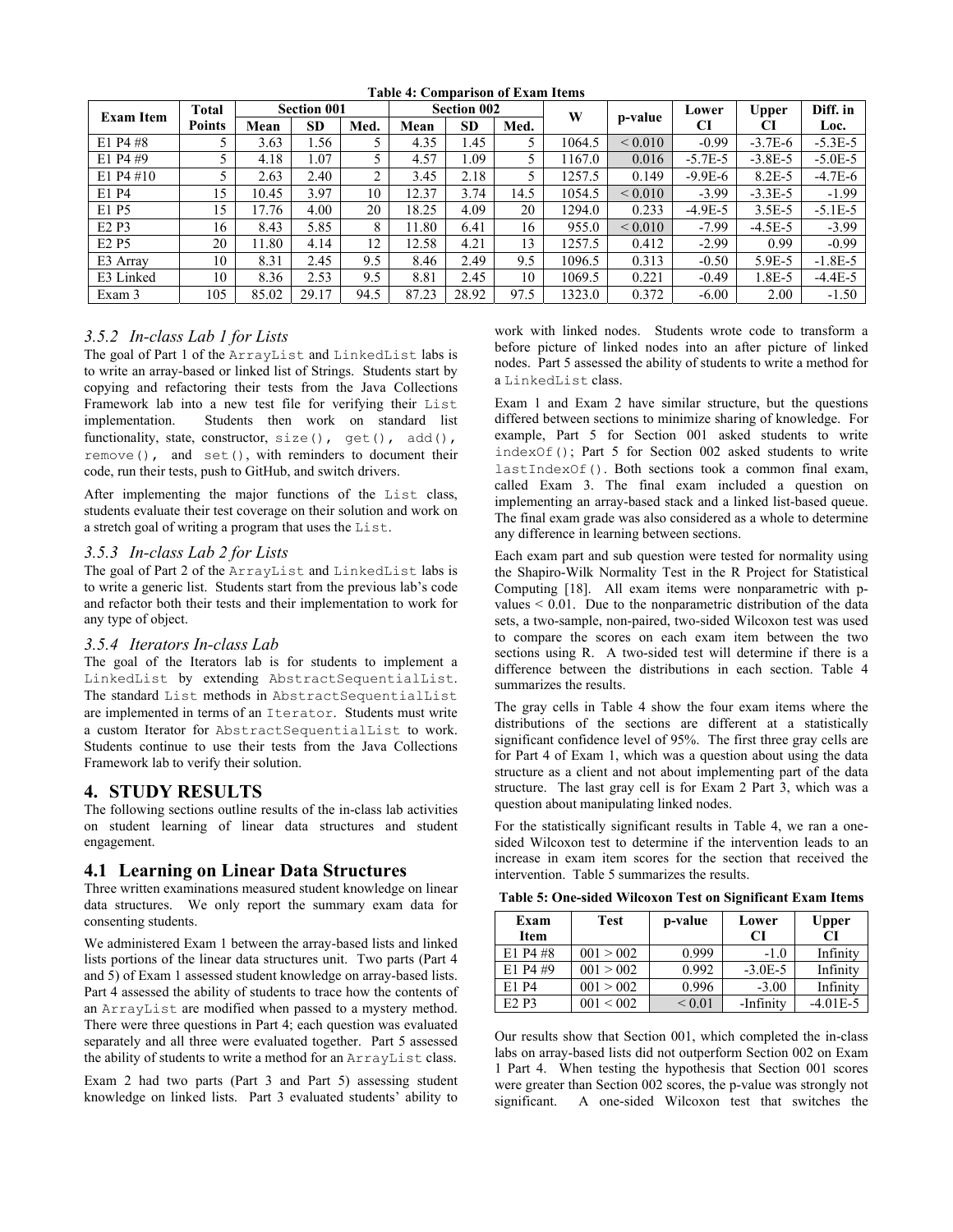alternative hypothesis does lead to statistical significance, which means that Section 002 outperformed Section 001 on Exam 1 Part 4. The only place where the alternative hypothesis of a section with the in-class lab intervention outperforming the other section on the related exam material was for Exam 2 Part 3 where Section 002 outperformed Section 001. However, alone, that result is not strong enough to demonstrate higher gains in learning on topics taught using in-class lab activities. Our results show that there was no major difference in student learning as measured by exams when comparing active learning lectures with in-class laboratories.

#### **4.2 Engagement**

We measured engagement through classroom observations by graduate students and a colleague participating in a seminar on Teaching and Learning. Each observer used an observation protocol [10]. All students attending class during the observation were observed. The observation protocol included no identifying information about students and consenting students were unknown during the observation period.

Table 6 summarizes the observation counts for the number or average number of instances of off topic behavior during lecture and exercise portions of the class and the number of instances when students engaged with the teaching staff. Each observer used the observation protocol in a slightly different manner. Therefore, each observation period will be described in the following sections followed by a discussion of common metrics and themes. The three observations that considered the average over five-minute intervals, Observations 2, 4, and 8, were completed by the same observer and the summation of the offtopic observations would significantly skew results. The average is more representative of the values reported by other observers.

| Obs.           | Class | # Off Topic | $\overline{\rm\#}$ Off Topic | Questions of   |
|----------------|-------|-------------|------------------------------|----------------|
|                | Type  | Lecture     | Exercise                     | Teaching       |
|                |       |             |                              | Staff          |
|                | Lab   | 5           | 7                            | 32             |
| $\overline{2}$ | Lec.  | 62          | 49                           | 12             |
| 3              | Lab   | 10          | 43                           | 50             |
| 4              | Lec.  | 46          | 16                           |                |
| 5              | Lec.  |             |                              |                |
| 6              | Lab   | 5           | 10                           | 33             |
| 7              | Lec.  | 52          | 54                           | $\overline{c}$ |
| 8              | Lab   | 16          | 5                            |                |
| Lab Average    |       | 9           | 16.3                         | 38.3           |
| Lec. Average   |       | 53.3        | 39.7                         | 7              |
| Lec. / Lab     |       | 5.9         | 2.4                          | 0.2            |

**Table 6: Observation Summary** 

## *4.2.1 Observation 1: Array-Based List 1 In-Class Lab*

Section 001 completed the array-based list 1 in-class lab. The observer recorded counts every 5 minutes in two groups: 1) general disengagement and 2) those looking at a Google document. The students in the second group were likely on task since that day's activity was provided in a Google document, so they are not considered in the summary.

During the initial lecture in the first five minutes of class, there were five instances of disengaged behavior. During the in-class lab, there were seven instances of disengaged behavior. Students asked the teaching staff for help 32 times during the class period.

#### *4.2.2 Observation 2: Array-Based List 1 Active Learning Lecture*

Section 002 received a standard active learning lecture on the first half of the materials on array-based lists. The observer focused on the number of instances of on and off topic behavior in five-toten-minute windows. The window was then marked as lecture or exercise. In a class with attendance of 78 students and with 62 visible laptop screens, an average of 61 students were off topic during lecture and an average of 50 students were off topic during the active learning exercises. The teaching staff was asked for help 12 times during the class period.

#### *4.2.3 Observation 3: Array-Based List 2 In-Class Lab*

Section 001 completed the array-based list 2 in-class lab. Two observers attended the class and each recorded notes on one-half of the class. During the initial five-minute lecture portion of the class, there were 10 instances of disengaged behavior. There were 43 instances of disengaged behavior during the in-class lab. Students or student teams asked for help over 50 times.

#### *4.2.4 Observation 4: Array-Based List 2 Active Learning Lecture*

Section 002 received a standard active learning lecture on the second half of the materials on array-based lists. The observer focused on an estimate of the number of off topic students by observing screens visible from his spot and creating a class wide estimate of the number of students off topic during five-minute windows. In a class with attendance of 72 students, 65 total screens, and 30 screens used for the estimate, an average of 46 students were disengaged during the lecture portion of the class. An average of 16 students were disengaged during the think-pairshare exercises. Question counts were not recorded.

## *4.2.5 Observation 5: Linked List 1 Active Learning Lecture*

Section 001 received a standard active learning lecture on the first half of materials on linked lists. No observer attended.

## *4.2.6 Observation 6: Linked List 1 In-Class Lab*

Section 002 completed the linked list 1 in-class lab. The observer recorded 5 instances of disengaged behavior during the short introductory lecture and 10 instances of disengaged behavior during the activity and reflection portion of the class. The observer grouped together the likely 25 or more students who were observed as disengaged during the reflection portion of the class as a single incident. There were 33 instances where the teaching staff was called for help.

#### *4.2.7 Observation 7: Linked List 2 Active Learning Lecture*

Section 001 received a standard active learning lecture on the second half of materials on linked lists. The observer noted that he could only see half of the class during this observation. Reported numbers are doubled with the assumption that the observed half is indicative of the whole. There were and estimated 52 instances of disengaged behavior during the lecture portion of the course by an estimated 20 unique students. During the exercises, there were an estimated 54 instances of disengaged behavior by an estimated 18 unique students. Only two students asked for help during the class period.

## *4.2.8 Observation 8: Linked List 2 In-Class Lab*

Section 002 completed the linked list 2 in-class lab. The observer counted 57 students with 50 laptops, 26 of which were visible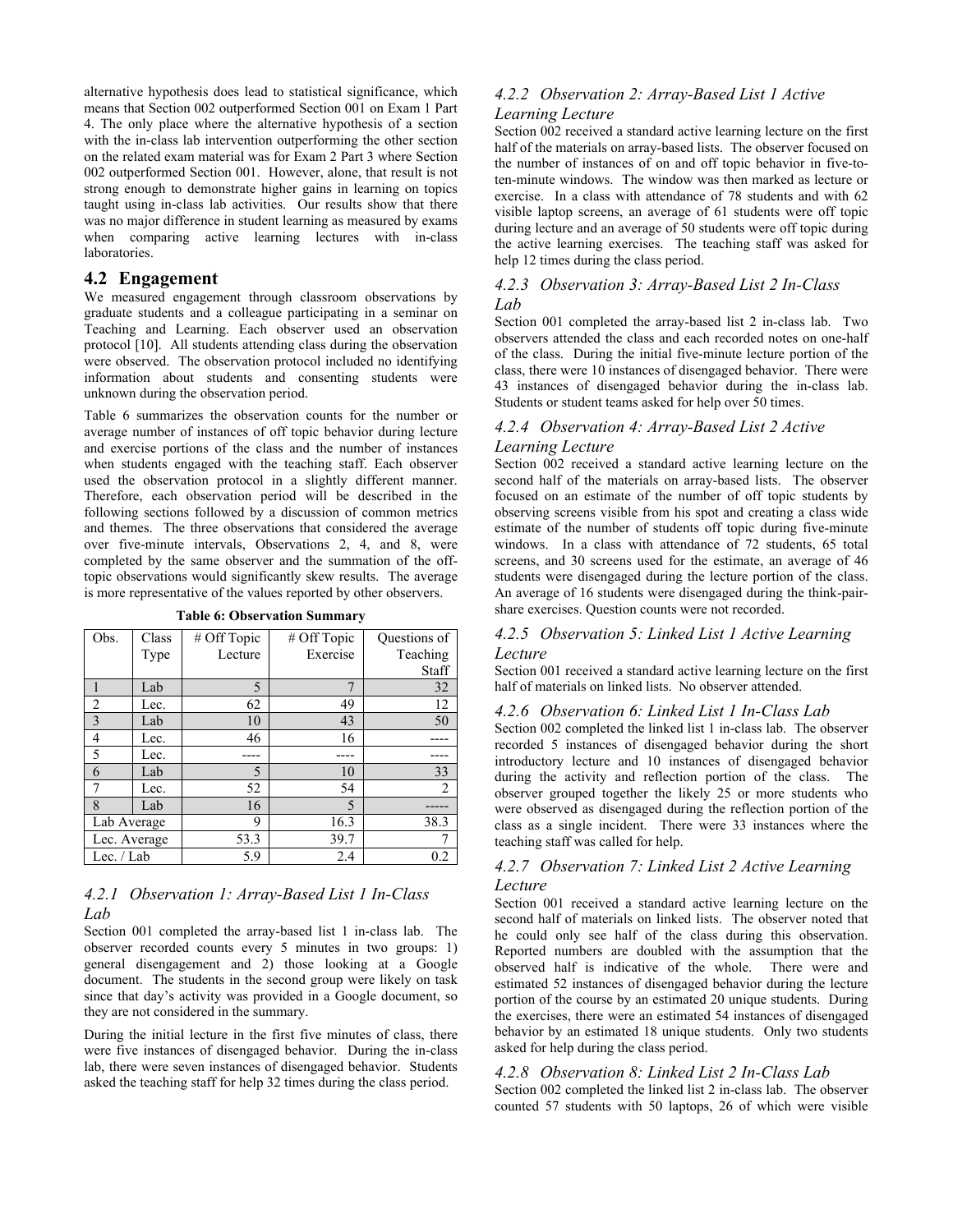during the observation. The number of disengaged students was estimated from the visible laptops. An average of 16 students were off topic during the lecture portion of the course and an average of 5 students were disengaged during the in-class lab portion of the course. Question counts were not recorded.

#### *4.2.9 Observation Summary*

For active learning lectures, students were over five times more likely to display off topic behavior during lecture portions of the class and over two times more likely to display off topic behavior during the exercise portion. During in-class labs, students were over five times more likely to engage with the teaching staff by asking questions.

These results confirm the instructor's reflection on each of the class periods: students engaged with their peers, engaged with the lab activity, and asked more questions of the teaching staff than then in the active learning lectures. However, the observers just counted the number of questions and interactions. The missing piece of the observation is the content of the questions.

Many of the questions, especially for the early in-class labs like the un-observed Java Collections Framework lab, involved technology. The first Java Collections Framework in-class lab had a problem with the provided library. The provided library was compiled and jar'ed using Java 1.8, and many students only had Java 1.7 installed. Due to the volume of questions, the instructor was unable to resolve the issue until the very end of class. The other section had fewer library issues, but had many tool and technology questions. Another common question during the first few in-class lab activities was how to handle a fastforward error from GitHub. These questions led to the creation of a "Troubleshooting" section at the end of each lab so that the instructor could quickly refer students to the section and move on to answer other questions.

The benefit of the in-class lab experience was that students were able to resolve or consider alternative solutions to problems quickly, especially problems associated with tooling, through the help of their peers and the teaching staff. However, since many of the student questions focused on tooling, students may not have engaged deeply with the covered course topics due to the difficulties with the tools. As the labs progressed, students asked more questions about the lab topics, but no counts of specific question types were recorded during the observed classes. While students were more engaged, as measured by off-topic behavior and teaching staff interactions during in-class labs, the engagement was not solely on the course topics.

## **5. THREATS TO VALIDITY**

Due to the nature of classroom research, there are several threats to validity that constrain the generalizability and application of our results [4, 8].

# **5.1 External Validity**

External validity describes the generalizability of our results for the study population [8]. Our study was restricted to two sections of the same course taught by the same instructor in the same semester and even at the same time of day. While these study constraints allowed for an additional level of control and an increase of internal validity, the constraints do limit the generalizability of this work to other CS1.5 classes, courses, and institutions. Due to the nature of cohorts, there may be differences between results in fall and spring offerings of the same course. Replications of the study in future CSC216 classes, other CS1.5 courses, and at other institutions would increase the

generalizability of the work. A replication package [20] with the study materials is available upon request, but some materials, including labs, initial survey, and observation protocol, that would not affect future studies are available [10].

# **5.2 Internal Validity**

Internal validity is maximized through the reduction of bias and concerns the quality of our conclusions [8]. The study does have selection bias: students selected their own sections. However, an initial survey of students, conducted as part of the collection of informed consent, shows that the characteristics of the sections were roughly the same. Table 2 and Table 3 show each section had participants with similar characteristics, which minimizes sample bias.

There are several possible confounding factors. Students given one intervention may have shared that material with students taught using the control. Additionally, since only a portion of the course incorporated in-class labs, any effect may have been too small to measure. Additional studies with more in-class labs that span the breadth of course topics appropriate for lab exercises would increase internal validity of future studies.

We minimized differential attrition bias by including consenting participants that soft dropped the course. Students that dropped or withdrew did not complete any coursework evaluated in the study.

There is the possibility of experimenter bias because the author created the study and taught both sections of the course. The author tried to reduce experimenter bias by requesting that her Ph.D. student hold all informed consents until the end of the semester so that she would not know who consented to participate in the study. Due to the nature of the classes in the treatment and control, there were differences in how the author presented the materials to each section, but she tried to remove her preferences for lecture success from discussions with the students. Future studies will include other faculty to reduce experimenter bias.

# **5.3 Construct Validity**

Construct validity describes how well the underlying concept of interest, in our case student learning and engagement, are empirically investigated [8]. Exam questions measured student learning. For the first two exams, each section had similar, but different questions. On exam 1, Section 001 wrote the indexOf() method and Section 002 wrote the lastIndeOf() method for an array-based list. The questions were similar, but iterating through a list in reverse may be conceptually harder. That means the exam questions on Exams 1 and 2 may not equally assess student learning of the topic. Students took a common final, so those questions provide a common comparison point.

Another concern is the exam questions and the grading rubrics themselves. The exam questions and the rubric may not fully evaluate student learning. The department's assessment coordinator has assessed the final exam, and there is no current concern that the exam is not measuring student learning.

The initial survey asked students about their prior experience with tooling and about their self-efficacy when programming and testing [4]. There were additional questions about enjoyment [4], ways of learning, goals, and demographics. The addition of course and time information on the tooling question may provide additional confusion to students about if the relationship is an "and" or an "or" relationship. However, the results of that question were what we expected from courses typically made up of traditional aged college freshman and sophomores. The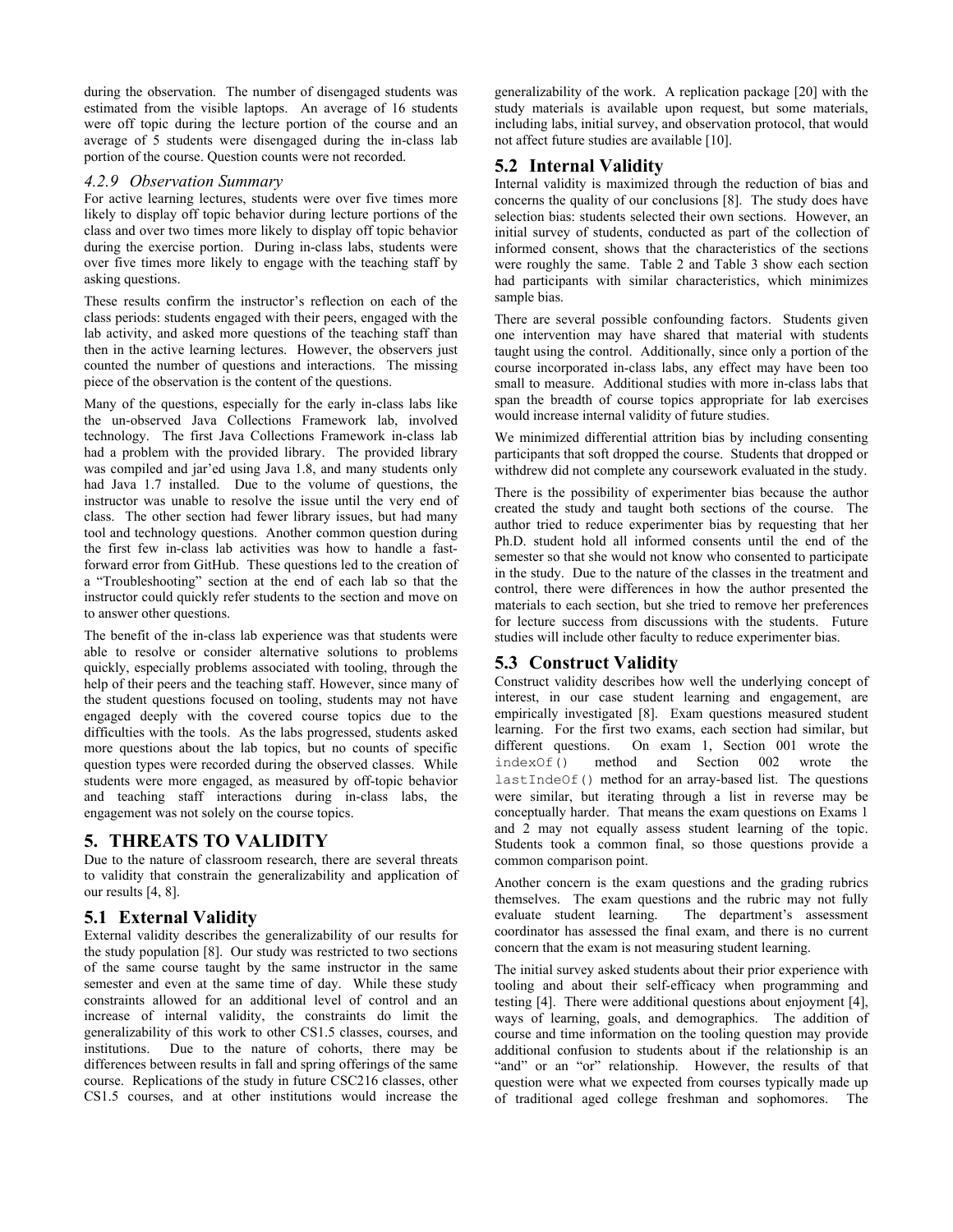questions on efficacy and enjoyment were pulled from literature [4], but are not to our knowledge validated instruments. Future studies may consider a preliminarily validated instrument by Scott and Ghinea [19]. All other questions were generated by the author and may be flawed instruments. Further validation of the survey instrument is needed to determine if the questions measure what they are supposed to measure, but those questions do not influence the results of this study.

The intention of the observation protocol was to measure how many times and how many students were off task. Additionally, the protocol measured the number of times the teaching staff engaged with students about course material. However, inconsistent use by observers is a construct threat. Many, but not all, observers measured the counts at five-minute intervals. Future iterations of the protocol will create a timeline for counts and will include summary information like the number of students in attendance. That instrument will allow for better summary results from multiple observations and multiple observers.

## **6. DISCUSSION**

The goal of our research is to increase student learning and engagement through in-class laboratories on linear data structures.

Research question 1 asked do in-class laboratories on linear data structures increase student learning on linear data structure exam questions when compared to active learning lectures? Our results show that in-class laboratories on linear data structures did not lead to an increase in student learning over active learning lectures. Student learning when using in-class labs and active learning lectures is the same as measured by the linear data structure questions on the final exam. Ultimately, the result is not unexpected since both think-pair-share exercises as used in the active learning lectures and in-class labs are both active learning techniques that both lead to increased learning. Overall, the results suggest that using in-class laboratories does no harm to student learning. Future work may formalize the team portion of the in-class labs to use lightweight teams [16], which may increase student learning. Additional studies will strengthen our knowledge.

Research question 2 asked do in-class laboratories on linear data structures increase student engagement when compared with active learning lectures? The observations show that most students engaged with the material during in-class lab sections while a large portion of students were off topic during active learning lectures. Additionally, over five times as many students or student teams asked questions during in-class labs than during active learning lectures. Due to inconsistent and estimated measures during the observations, we cannot attempt any statistical analyses on the data. The raw numbers are highly suggestive that in-class labs were more engaging. However, many of the student questions involved tooling used for the inclass labs rather than questions on in-class lab topics. While students were more engaged during in-class labs, the engagement was not solely on the lab topics, which may contribute to the nullresults on student learning. Future studies with better observation protocols, including categorization of student interactions by teaching staff, can further answer our research question.

Prior research on active learning has shown an increase in completion rates [9], where the completion rate is the percentage of students who pass the course. Grade distributions for courses at NC State are protected data, so we cannot compare or comment on how completion rates for the Fall 2014 offerings of CSC216 compare to prior offerings or other core undergraduate computer science courses at NC State. While we cannot compare publically against our own historical data, we can compare with reported completion rates and use these measures as a baseline in future studies that build on this work. Bennedsen and Caspersen [3] report a 67% pass rate for CS1 courses in 2007 and Watson and Li [22] report a similar completion rate of 67.7% for CS1 courses in 2014. We expect that a CS1.5 course would have a similar completion rate due to an overlap with traditional CS1 topics. Freeman et al., [9] found a completion rate of 78.2% with active learning compared to 66.2% completion rate for traditional lecture courses. Seventy-two percent of students completed CSC216 in Fall 2014 with a C or higher. CSC216's completion rate of 72% is lower than the completion rate for active learning classes reported by Freeman et al. [9], but not as low as the completion rate for traditional lecture courses. The completion rate for CSC216 is higher than the completion rates from CS1 literature [3, 22]. Additional reportable data about prior semesters and comparison with future semesters will identify if we are making progress toward increasing the rate of student completion in CSC216.

## **7. CONCLUSIONS AND FUTURE WORK**

Overall, the use of in-class labs was successful in maintaining student learning and increasing student engagement. There were several lessons learned from incorporating in-class labs into CSC216. Students were expected to watch videos about the lecture material before attending class to complete the in-class lab. Based on questions received and the number of students watching the videos at the start of the class, most students did not prepare adequately for class. One solution is to have students take a quiz on the material for a grade [5]. Another solution is to restructure the array-based list and linked list lectures so that the first class period on the topic will be a lecture and the second class period will be devoted to the in-class lab activity for implementing a generic version of the data structure.

We may not have seen gains in student learning since only six lectures of a 28-lecture course were changed to in-class labs. Additional in-class labs will be developed for advanced OO, stacks and queues, FSMs, recursion, and GUIs. Future work will also consider the identification and transfer of the in-class lab software engineering best practices to out-of-class assignments and future coursework.

The introduction of in-class labs addressed a student request in evaluations for more time programming during class, but we would still like to increase student learning with a long term goal for increasing the completion rate. A departmental task force of CSC216 instructors and other undergraduate leadership is working on increasing student support and moving the course to a lab-based delivery mechanism. In-class labs developed or refined for the next academic year will be assessed as a baseline for comparison to the move to a lab-based course in AY16-17.

#### **8. ACKNOWLEDGMENTS**

Thanks to Brittany Johnson for survey collection and storage, Jordan Connor for help with data entry and review, and students and colleagues in CSC801-006 for their observations. Thanks to the students who participated in the study. Funding for the study is provided by a NCSU Office of Faculty Development grant and by a Google CS Engagement Award (TFR15-00445).

#### **9. REFERENCES**

[1] A. Amresh, A. R. Carberry, J. Femianai, "Evaluating the Effectiveness of Flipped Classrooms for Teaching CS1,"